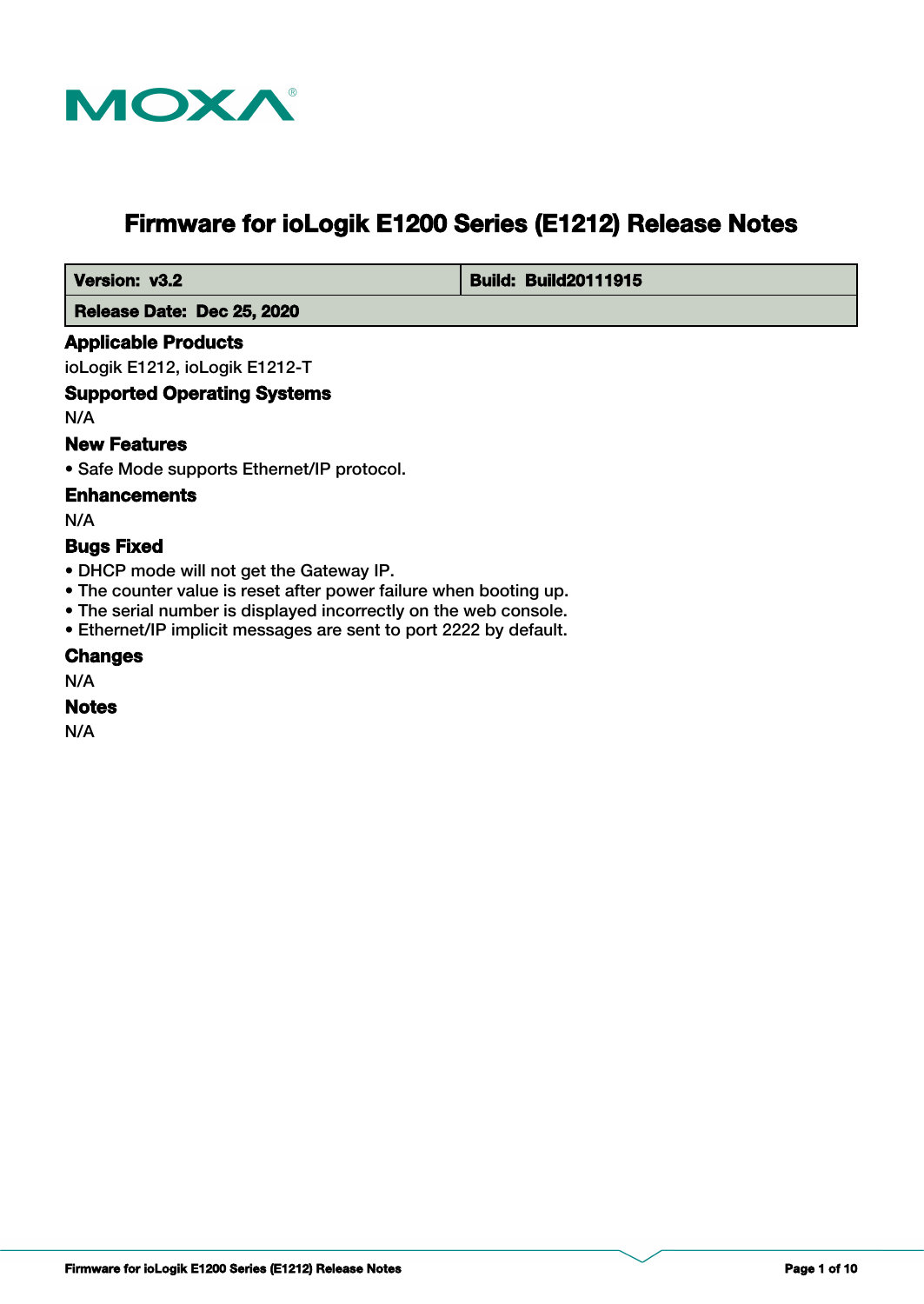

#### **Version: v3.1 Build: Build: Build19110615**

 **Release Date: Nov 26, 2019**

# **Applicable Products**

ioLogik E1212, ioLogik E1212-T

#### **Supported Operating Systems**

N/A

#### **New Features**

- EtherNet/IP registration on Moxa's licensing website is no longer required.
- Added case insensitive content-length for RESTful API.

# **Enhancements**

N/A

# **Bugs Fixed**

- Fixed inaccurate counter value when using Modbus to start a pulse (E1210/E1212/E1213).
- Fixed opposite on/off pulse width display on web console (E1211/E1212/E1214).
- Fixed that the offset scaling value will reset after changing the Alias name (E1260).
- Fixed self-rebooting when entering URL in the browser for the configuration file.
- Fixed EDS file import connection error.

• Fixed failure when using save counter on power failure and reset counter at the same time (E1210/E1212/E1213).

- Fixed inaccurate counter value when using high frequency (E1210/E1212/E1213).
- Fixed that the trap community name is not included in the export file.
- Fixed that EtherNet/IP cannot use the "Set Attribute Single" service.
- Added an enable RESTful API setting in the configuration file.

# **Changes**

N/A

# **Notes**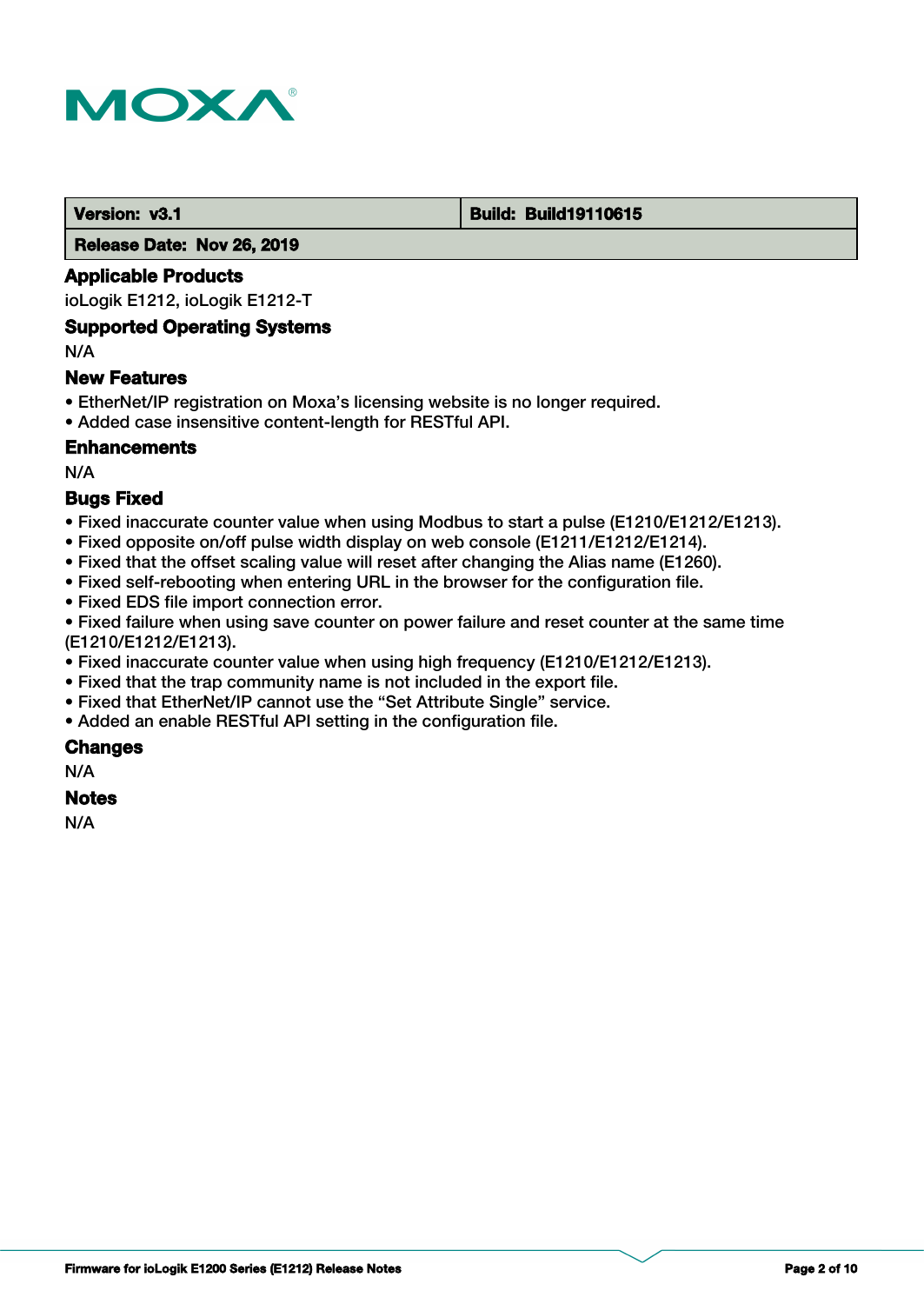

#### **Version: v3.0 Build: Build: Build17111512**

 **Release Date: Jan 16, 2018**

# **Applicable Products**

ioLogik E1212-T, ioLogik E1212

# **Supported Operating Systems**

N/A

#### **New Features**

- Added OPTIONS method for RESTful API.
- Added quick access URI for RESTful API.

# **Enhancements**

- Added SNMP Trap Community Setting on web console.
- Mentioned max. 16 characters on password setting page.

#### **Bugs Fixed**

- Fixed DHCP lease time did not ask for extension when half of the lease time elapsed.
- Closed IP forwarding function (Port 0).
- Closed UDP Port 161 when SNMP agent is disabled.
- Fixed RESTful API header case-sensitive issue.
- Fixed invalid token issue on login page when using Firefox.

#### **Changes**

N/A

# **Notes**

- This version of firmware works with the ioSearch V2.0 or later only.
- Update only the next or the previous released firmware version to prevent from system failure.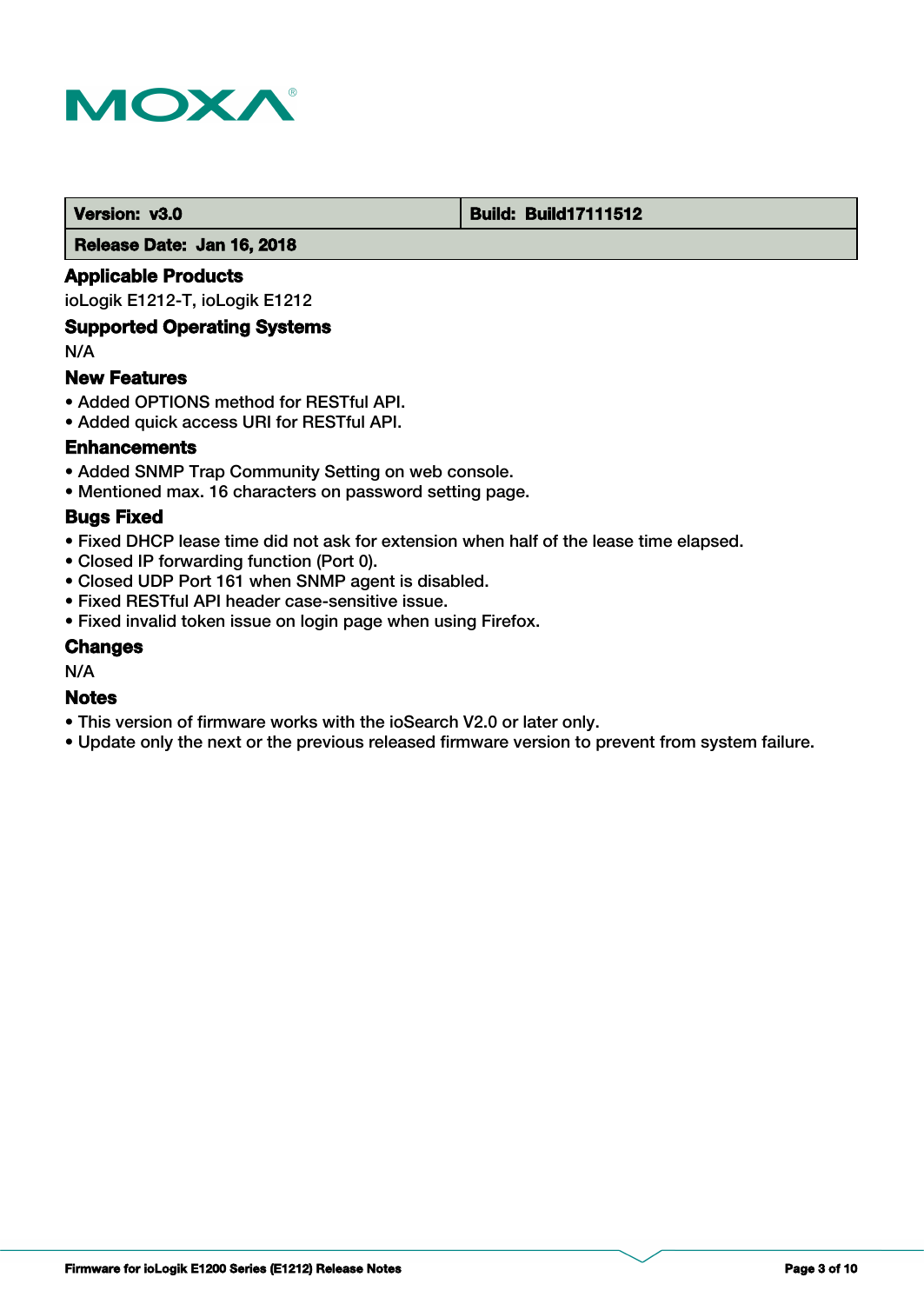

#### **Version: v2.5 Build: Build: Build16091211**

 **Release Date: N/A**

# **Applicable Products**

ioLogik E1212, ioLogik E1212-T

#### **Supported Operating Systems**

N/A

# **New Features**

- Added EtherNet/IP protocol.
- Added RESTful API.
- Added new registers for Modbus/TCP protocol.
- Added new OIDs of SNMP protocol.
- Modbus, EtherNet/IP, RESTful Services can be disabled (default: enable).
- Added sending heartbeat to 9500 port of MX-AOPC UA Server after heartbeat function is enabled.
- Increased password length from 8 to 16.
- Added checking special character function for preventing from Cross-Site Scripting.
- Changed sending password from GET to POST method.

#### **Enhancements**

N/A

#### **Bugs Fixed**

• Fixed file transfer with Chrome browser issue (e.g. firmware update, configuration import or export).

#### **Changes**

N/A

# **Notes**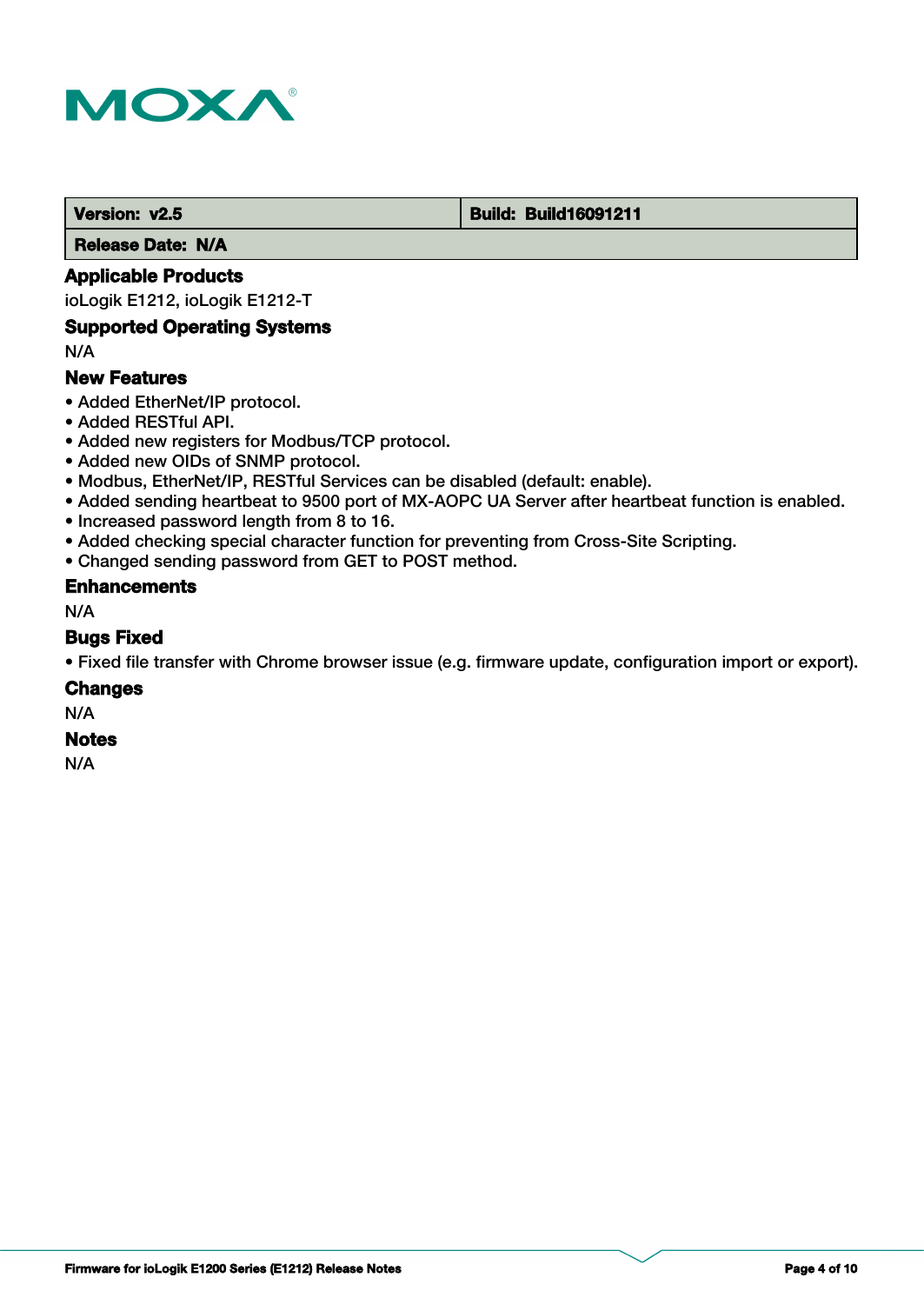

| Version: v2.4                                            |  | <b>Build: Build16053018</b> |
|----------------------------------------------------------|--|-----------------------------|
| <b>Release Date: N/A</b>                                 |  |                             |
| <b>Applicable Products</b>                               |  |                             |
| ioLogik E1212, ioLogik E1212-T                           |  |                             |
| <b>Supported Operating Systems</b>                       |  |                             |
| N/A                                                      |  |                             |
| <b>New Features</b>                                      |  |                             |
| • Improved protocol efficiency with ioLogik 2500 series. |  |                             |
| <b>Enhancements</b>                                      |  |                             |
| N/A                                                      |  |                             |
| <b>Bugs Fixed</b>                                        |  |                             |
| N/A                                                      |  |                             |
| <b>Changes</b>                                           |  |                             |
| N/A                                                      |  |                             |
| <b>Notes</b>                                             |  |                             |
| N/A                                                      |  |                             |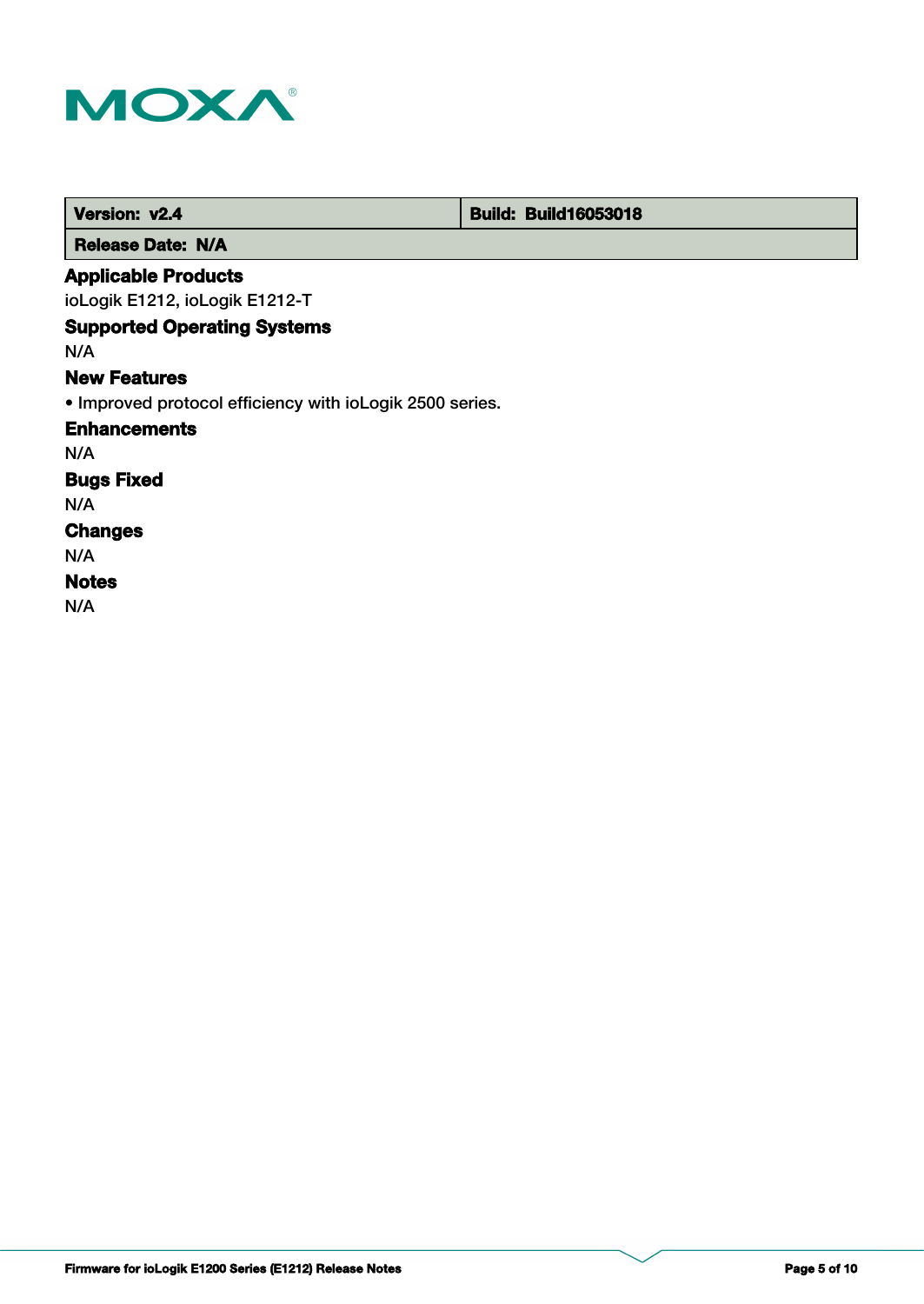

#### **Version: v2.3 Build: Build: Build15031013**

 **Release Date: N/A**

# **Applicable Products**

ioLogik E1212-T, ioLogik E1212

# **Supported Operating Systems**

N/A

# **New Features**

- Supports ioLogik 2500 expansion mode.
- Supports safe mode auto-clear function.
- Supports counter initial value function.
- Supports DO Power ON Delay function.

# **Enhancements**

N/A

#### **Bugs Fixed**

- Unable to disable the P2P Heart beat interval.
- When the Heart beat Interval Time = 0, the P2P server will reconnect continuously.
- When the P2P client heartbeat is set to a value larger than 256, the time interval will be incorrect.

• When one DI channel mapping to multiple DO channels in P2P mode, the update interval will be fixed.

#### **Changes**

N/A

# **Notes**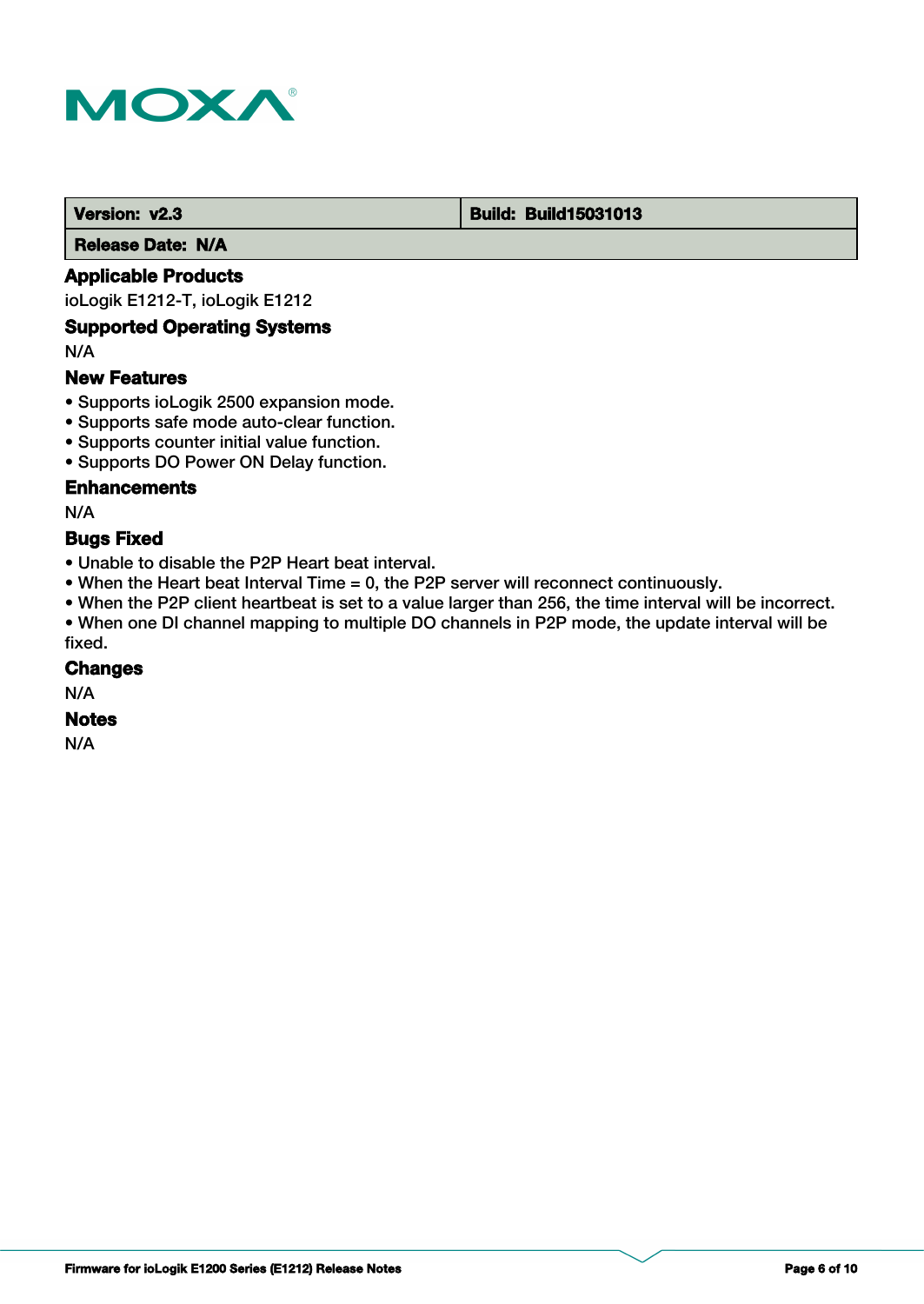

# **Version: v2.0 Build: Build13041515**

 **Release Date: N/A**

# **Applicable Products**

ioLogik E1212, ioLogik E1212-T

# **Supported Operating Systems**

N/A

### **New Features**

- Supports SNMP protocol.
- Add P2P heartbeat function .

# **Enhancements**

N/A

# **Bugs Fixed**

• When power failing, counter storage fail.

#### **Changes**

N/A

# **Notes**

- This version of firmware works with the ioSearch V1.5 or later only.
- Use web console when upgrading firmware from V1.0 to V1.10.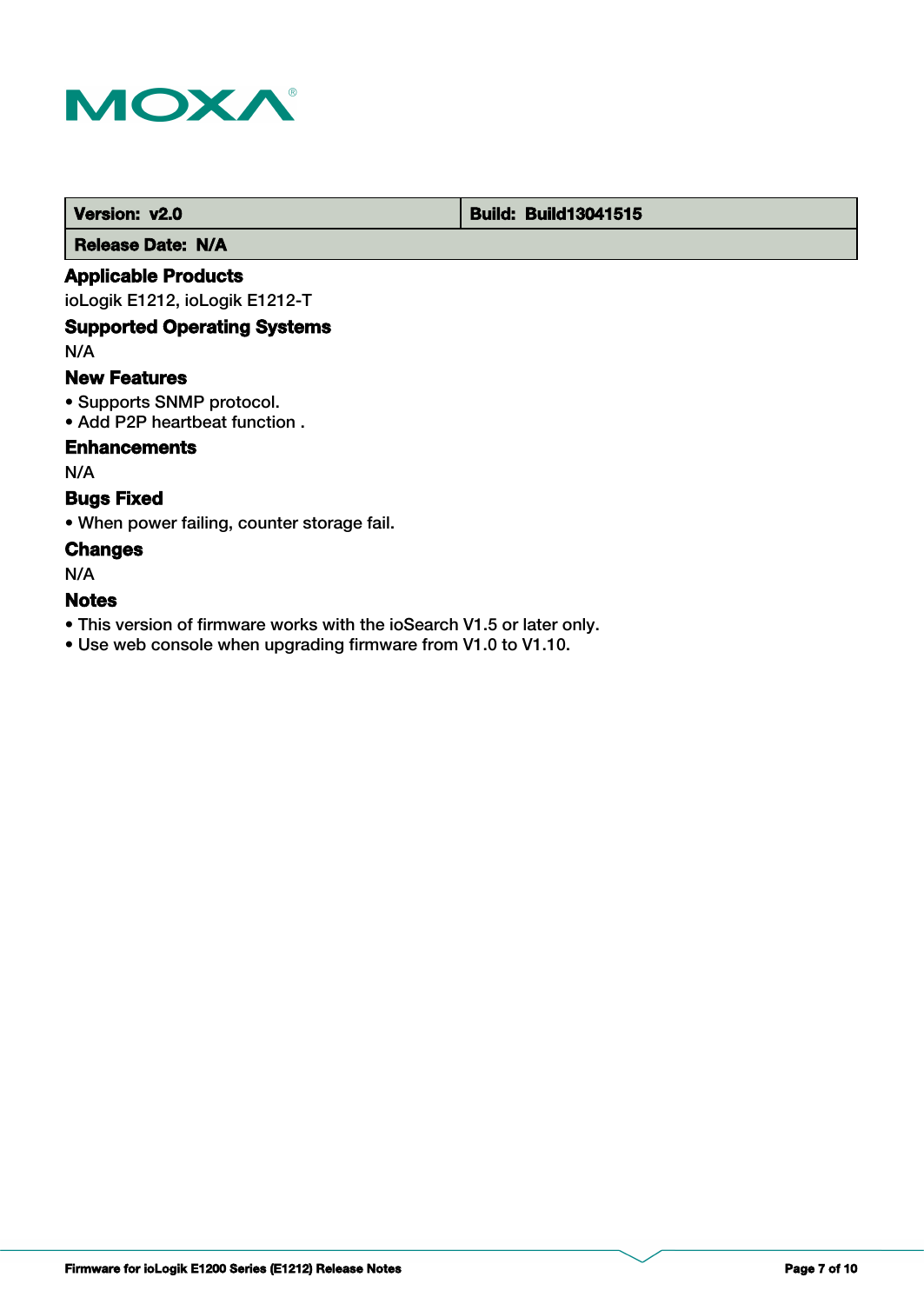

| Version: v1.10                        | <b>Build: Build12010416</b> |
|---------------------------------------|-----------------------------|
| <b>Release Date: N/A</b>              |                             |
| <b>Applicable Products</b>            |                             |
| ioLogik E1212, ioLogik E1212-T        |                             |
| <b>Supported Operating Systems</b>    |                             |
| N/A                                   |                             |
| <b>New Features</b>                   |                             |
| N/A                                   |                             |
| <b>Enhancements</b>                   |                             |
| . Wording change for DO pulse output. |                             |
| <b>Bugs Fixed</b>                     |                             |
| N/A                                   |                             |
| <b>Changes</b>                        |                             |
| N/A                                   |                             |
| <b>Notes</b>                          |                             |
| N/A                                   |                             |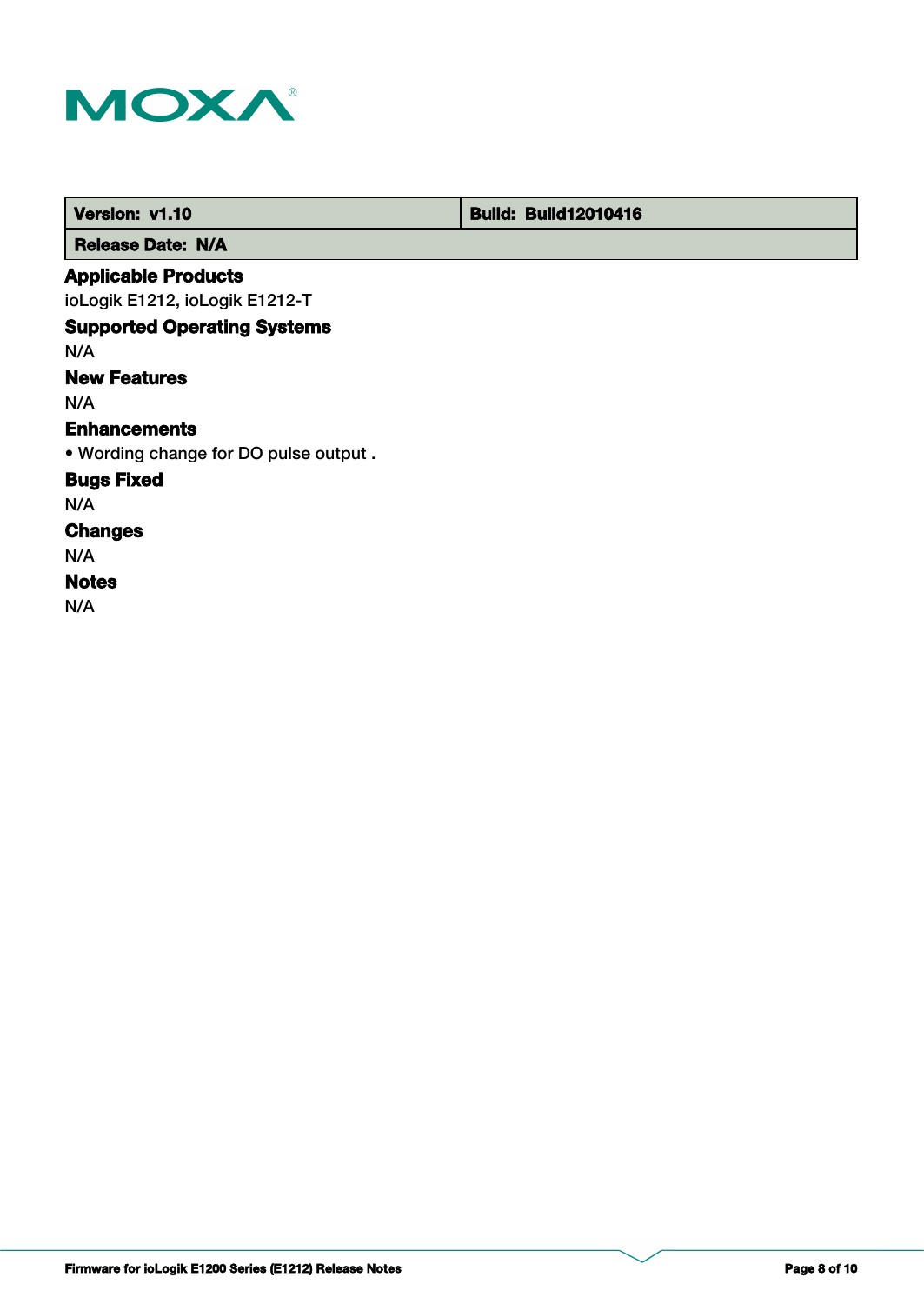

| Version: v1.9                                                     | <b>Build: Build11112413</b> |
|-------------------------------------------------------------------|-----------------------------|
| <b>Release Date: N/A</b>                                          |                             |
| <b>Applicable Products</b>                                        |                             |
| ioLogik E1212, ioLogik E1212-T                                    |                             |
| <b>Supported Operating Systems</b>                                |                             |
| N/A                                                               |                             |
| <b>New Features</b>                                               |                             |
| N/A                                                               |                             |
| <b>Enhancements</b>                                               |                             |
| • Ensured system to work properly after unstable power condition. |                             |
| <b>Bugs Fixed</b>                                                 |                             |
| N/A                                                               |                             |
| <b>Changes</b>                                                    |                             |
| N/A                                                               |                             |
| <b>Notes</b>                                                      |                             |
| N/A                                                               |                             |